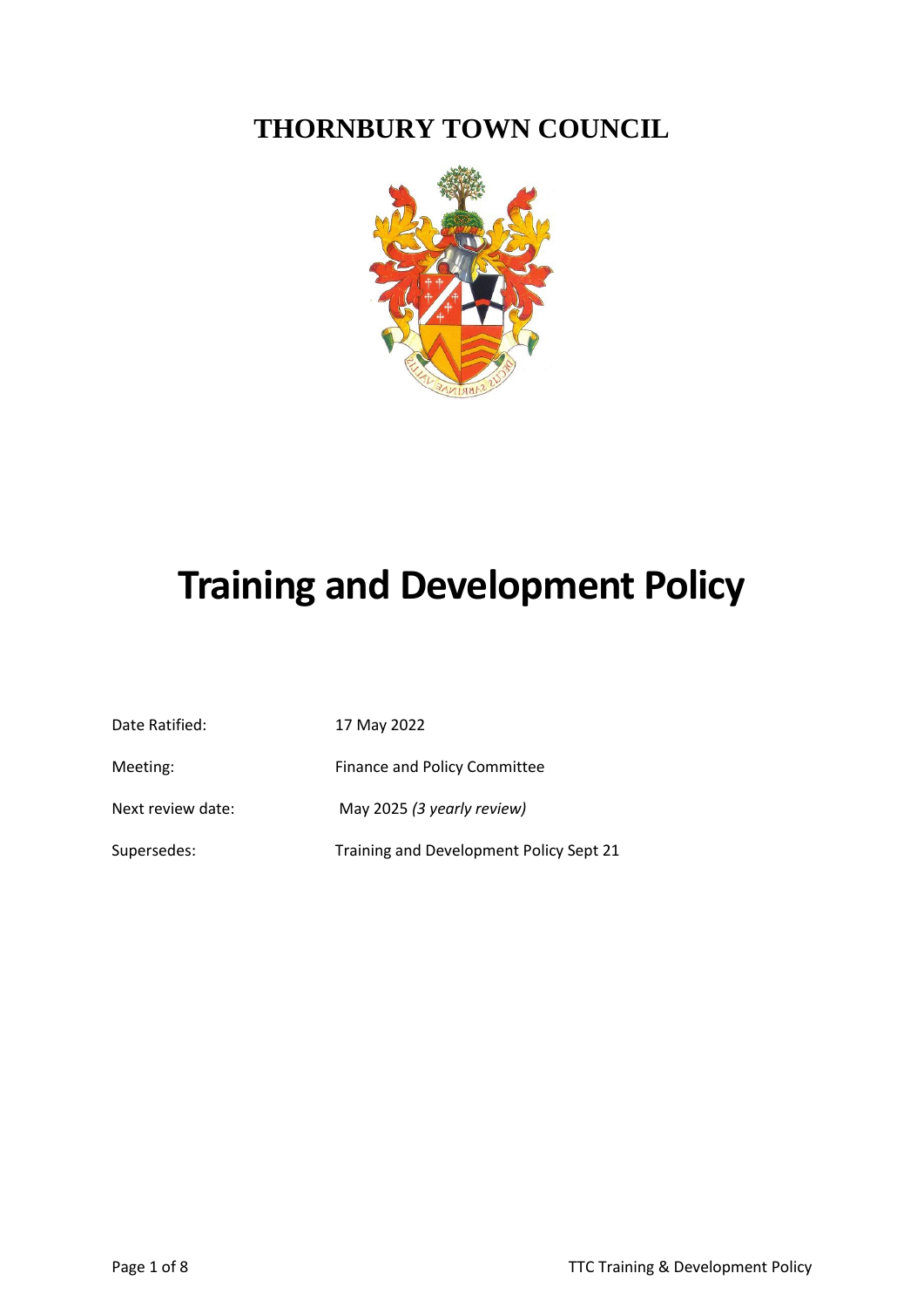# Contents

| 2. IDENTIFYING, MEETING AND EVALUATING TRAINING AND DEVELOPMENT NEEDS3 |  |
|------------------------------------------------------------------------|--|
|                                                                        |  |
|                                                                        |  |
|                                                                        |  |
|                                                                        |  |
|                                                                        |  |
|                                                                        |  |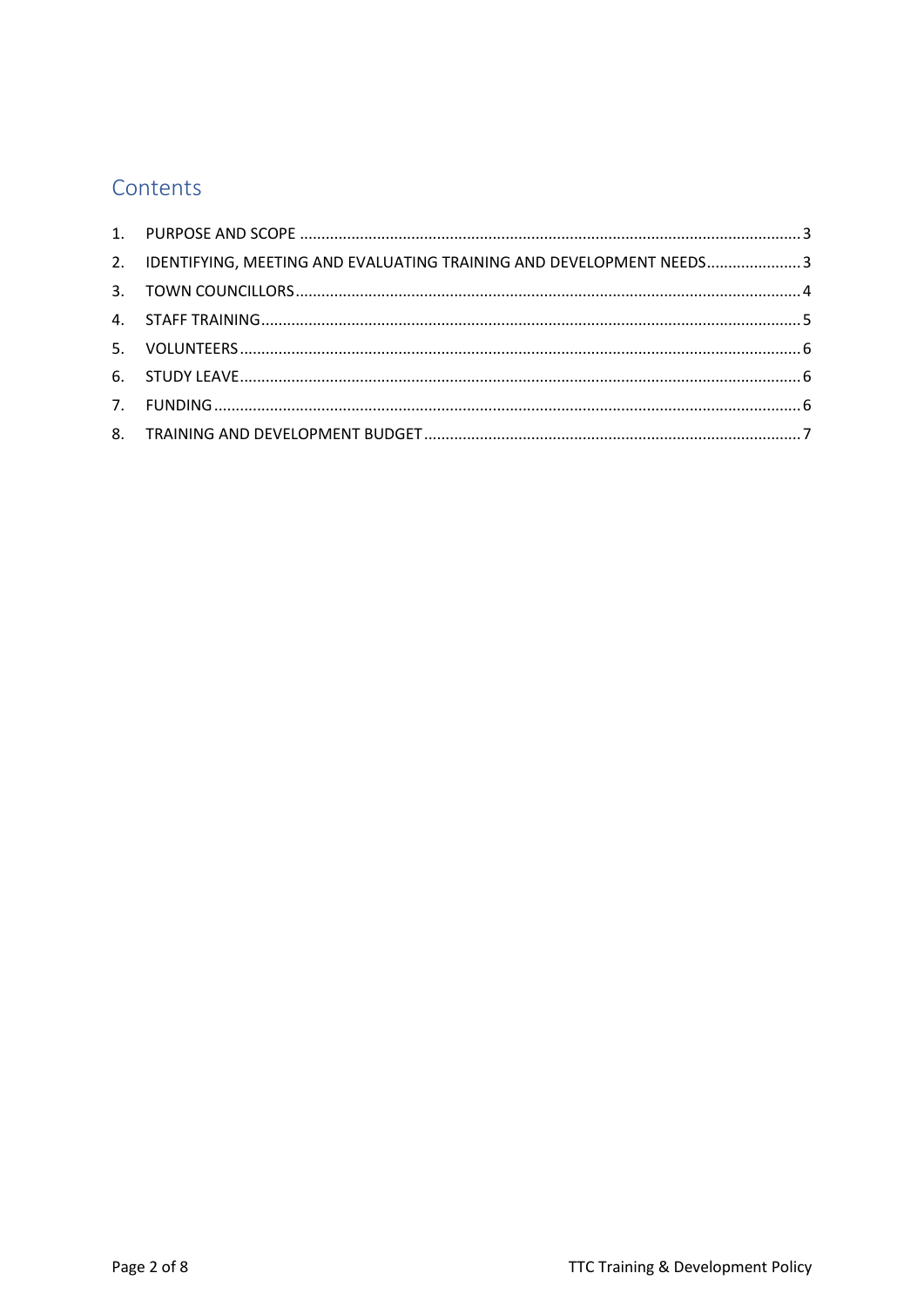# <span id="page-2-0"></span>**1. PURPOSE AND SCOPE**

Thornbury Town Council (TTC) is an organisation in which learning is valued. Staff, councillors and volunteers will be supported to undertake the training and development which they need to help them achieve and maintain a high standard of performance and all will be given encouragement and support to achieve their full potential.

Developing staff and councillors develops expertise and improves the performance of the council.

TTC is committed to providing training, learning and development opportunities that:

- Enable the Council to achieve its objectives
- Allow employees to develop their potential in line with the Council's objectives
- Are of a good quality which supports recruitment and retention of employees
- Give equal access to all

Training and Development is defined as follows:

- **Training**  an activity which better enables a person to do their job
- **Development** designed to improve or stretch an individual's knowledge and skills. Aiding motivation, stimulating interest and maximising potential. Creating succession planning and a talent pool for the Councils future needs

#### <span id="page-2-1"></span>**2. IDENTIFYING, MEETING AND EVALUATING TRAINING AND DEVELOPMENT NEEDS**

Training and development needs will be identified from a variety of sources:

- Induction and probationary periods
- One-to-ones
- Appraisal (Personal Development Plans)
- Personal Improvement Plans (in line with the Supporting Staff Performance Policy)
- Workforce planning
- Team meetings
- Annual plan
- Change processes
- Legislation
- Council action plans

In addition, the council will encourage staff to identify their own learning styles.

TTC will seek to provide a wide variety of learning and training methods, including:

- Attendance at conferences, seminars and short courses
- Online training
- Internal coaching
- Shared in-house learning/training
- Work shadowing
- Time for self-directed research and learning
- Networking within the sector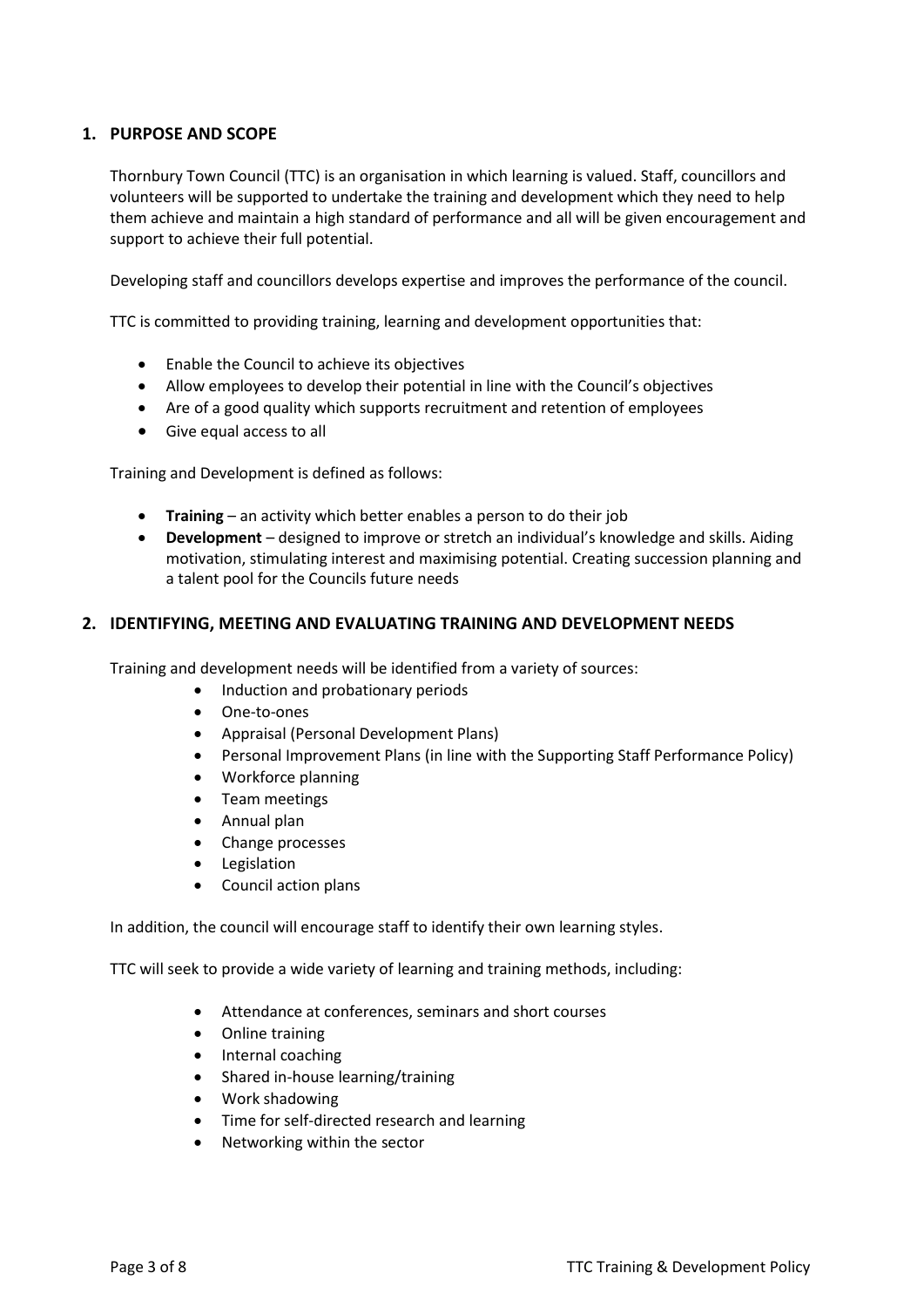Whilst third-party training providers exist, it is considered that those with relevant sector experience and knowledge are particularly able to meet the needs of TTC as a local council. The following are training providers who may be particularly able to offer relevant training to the local council sector:

- Avon Local Councils Association (ALCA)
- Society of Local Council Clerks (SLCC)
- National Association of Local Councils (NALC)
- South Gloucestershire Council (SGC)

# <span id="page-3-0"></span>**3. TOWN COUNCILLORS**

New councillors be issued with a "New Councillor's Pack" (electronic format unless requested otherwise) when joining the Council which will include:

- TTC Annual Report
- TTC Action Plans/Strategy documentation
- TTC Code of Conduct
- TTC budget for the current year
- The most recent AGAR documentation
- TTC Financial Regulations
- TTC Standing Orders
- TTC Committee Terms of Reference
- TTC policies
- TTC Meeting Dates
- The NALC Good Councillors Guide

All Councillors are be expected to participate in training, provided both in-house and by appropriate organisations, to enable them to fulfil specific roles more effectively.

All Councillors will be expected to participate in training which develops the scope of their roles within the council.

As a minimum, Councillors are expected to attend the Essential Councillor Course run by ALCA (Avon Local County Association of the National Association of Local Councils (NALC)) as soon as possible, and no later than 3 months from commencement in post (subject to training availability). This training must be repeated, as a minimum, for each 4-year term in office.

Councillors are encouraged to attend other relevant training, such as:

- ALCA Finance for Councillors (Finance and Policy Committee members)
- ALCA Planning in Plain English (Planning Committee members)
- ALCA Chairing Meetings (Committee Chairs)

The Town Clerk will share known training opportunities with councillors. Where demand for particular training courses exceeds availability and/or budget, the Clerk will give due regard to training already received by councillors and need (based on the scope of their role within the council).

Councillors are expected to pass on information gained on training courses to other councillors. This may take the form of a short email summary, highlighting they key learning. This process can also be used to evaluate whether the training was beneficial to those taking part.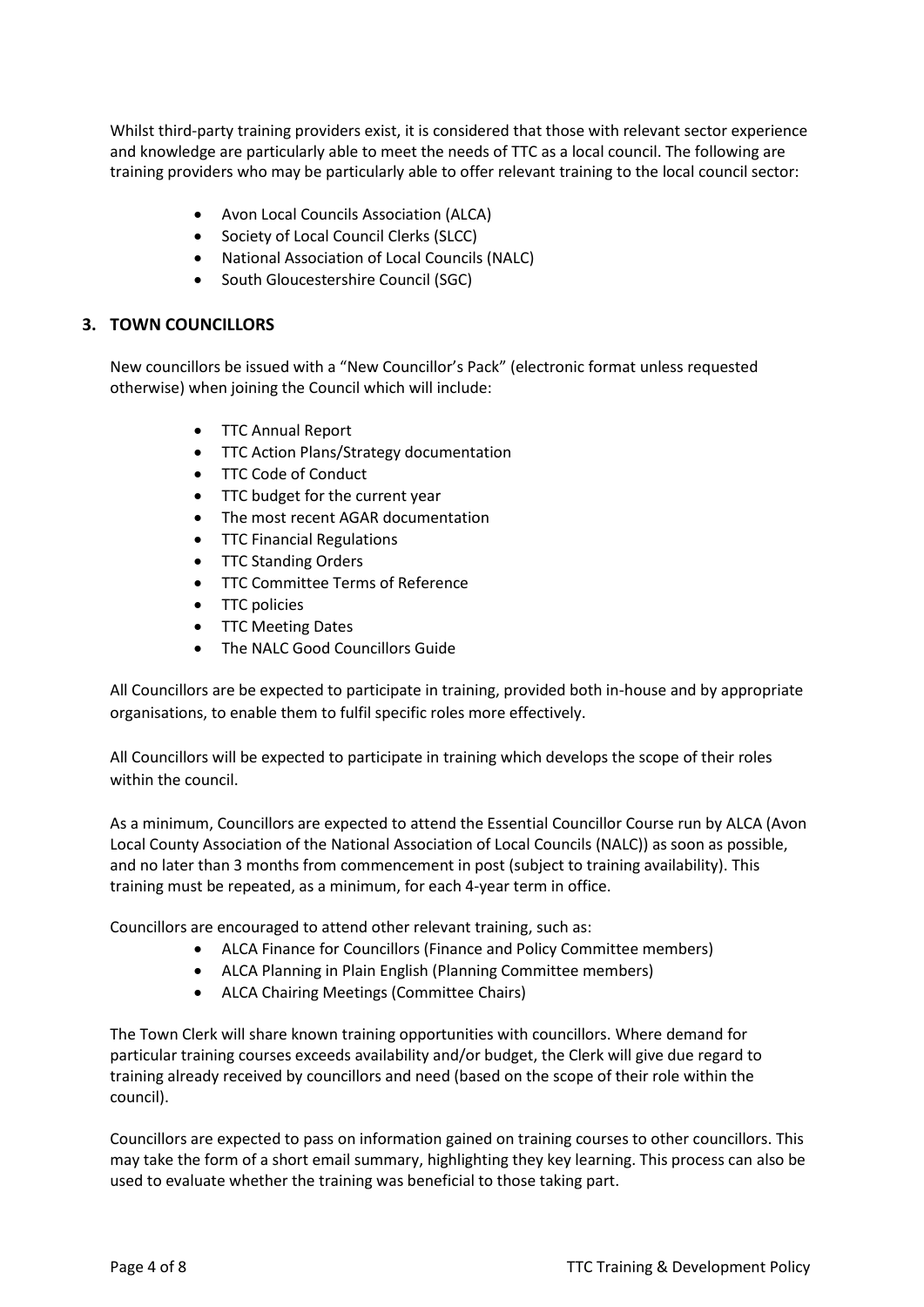# <span id="page-4-0"></span>**4. STAFF TRAINING AND DEVELOPMENT**

All Town Council staff will have:

- Clear and measurable (SMART) objectives for their performance at work
- An Annual Appraisal/Review (and mid-year review) of their performance, role and training needs, which will include consideration of a Personal Development Plan (PDP), outlining additional training or development requirements.
- A Council and Line Manager who are committed to staff development
- Paid release from work commitments in order to undertake relevant training
- Training and certification in accordance with all legal and statutory requirements according to their role and equipment under their control

New Town Council Staff will also receive:

- Thornbury Town Council Policies & Procedures
- Induction training appropriate to their role

**Training** is defined as a short course (face-to-face or online) designed to satisfy a specific need/training need.

**Continuous Professional Development (CPD)** includes qualifications, training programmes over a longer period or professional development activities (seminars, workshops, conferences) which involve a wider and continuous improvement in knowledge and experience.

#### **Staff Training**

Mandatory staff training is set out at [APPENDIX 1](#page-7-0). This training must be completed on a regular basis and it is the responsibility of the member of staff to ensure their mandatory training is up-todate. This will be monitored through the Appraisal process.

In addition to mandatory staff training:

- Staff may be required to undertake First Aid training and defibrillator training to meet identified need.
- The Clerk is required to hold (or be working towards) the Certificate in Local Council Administration and to acquire additional certificates as appropriate to the scope of his/her role as Proper Officer.
- Staff will also be offered any necessary training and development opportunities that may be identified under the Performance Improvement Procedure as detailed in the Staff Handbook.
- Role specific training courses may be identified through the Appraisal process or as requirement arises throughout the course of the year. This may apply, for example, where gaps in knowledge are identified, where new processes are introduced, or where new equipment or machinery is introduced.

#### **Continuous Professional Development (CPD):**

CPD activities make sure that staff have up-to-date knowledge and skills and facilitate the development of innovative ideas for application in the workplace.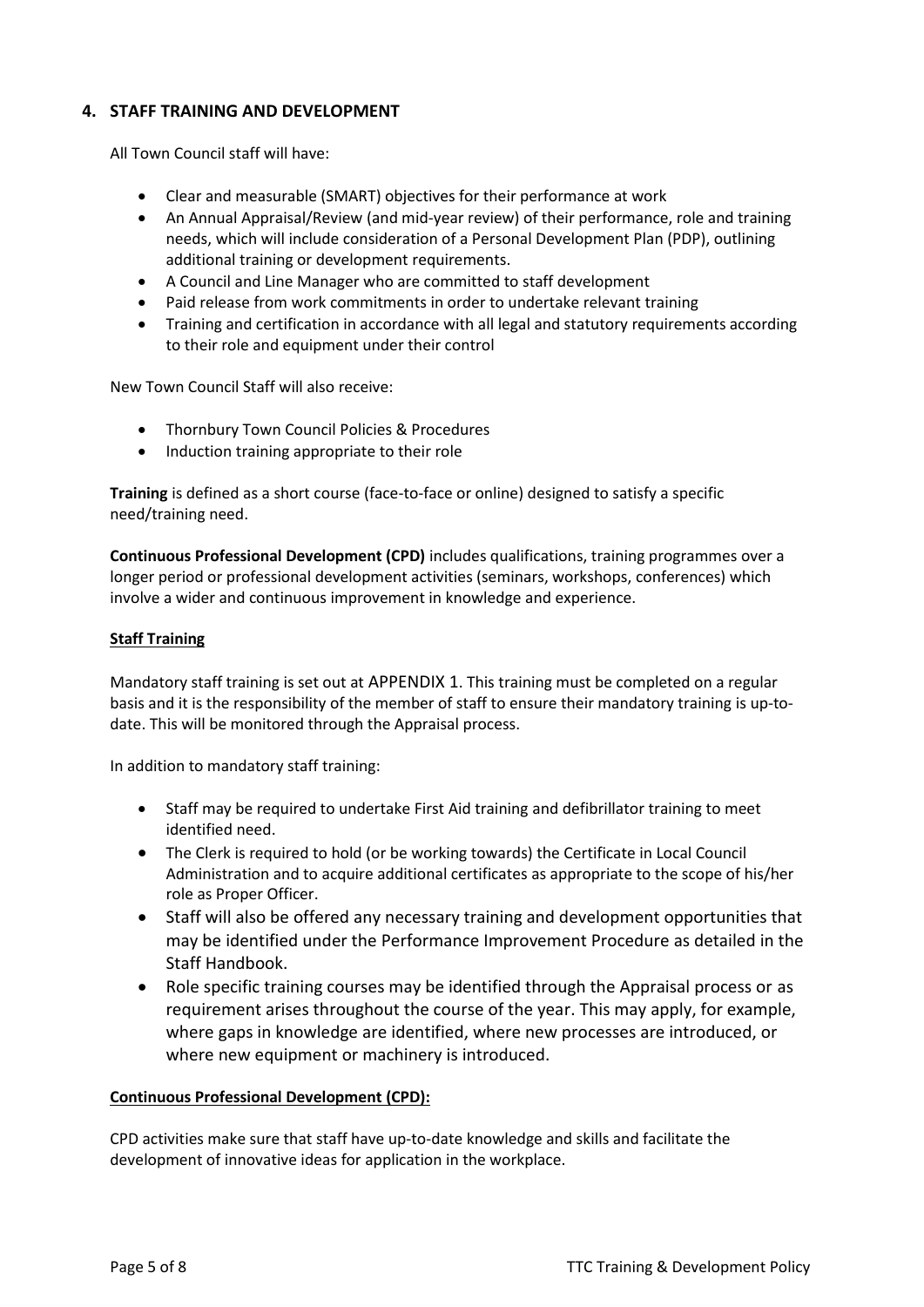All council employees should be encouraged to take part in appropriate CPD with a view to adding value and potential succession planning. This will include the opportunity to study for ILCA (Introduction to Local Council Administration), FILCA (Financial Introduction to Local Council Administration) and CiLCA where identified in the individual's PDP. For site staff this may include, for example, IOSH Managing Safely.

In order to be agreed CPD must meet the needs of or provide justified benefit to Town Council operations.

Low value CPD in the form of attendance at seminars, conferences, workshops may be authorised by the Town Clerk. Non-essential CPD requests that are higher cost, or involve a longer-term study programme, must be approved by the Staffing Committee.

All clerks whose councils seek a Local Council Award, are required to demonstrate that they have achieved at least 12 SLCC CPD Scheme points in the 12 months immediately preceding the council's application for an award. TTC commits to supporting the Clerk in achieving the required CPD points under the SLCC CPD scheme.

#### <span id="page-5-0"></span>**5. VOLUNTEERS**

Volunteers who are acting on behalf of the council, will be given the necessary training to conduct their roles safely. This is likely to involve direction by TTC Officers. Volunteers, and the person giving the training, will be required to sign to certify that the relevant training has been delivered.

#### <span id="page-5-1"></span>**6. STUDY LEAVE**

For training courses, staff will be granted time off work to attend the training sessions. If the sessions take place out of normal working hours, TOIL (Time Off In Lieu) may be taken at a time agreed with the line manager.

Where the council agrees to fund a CPD that is an essential requirement of the job (e.g. CiLCA), study leave will be granted, in addition to time off granted to attend tutor/instructor led training sessions. This is to allow members of staff to complete coursework or prepare for examinations. As a guide, it is suggested that this is around the equivalent of 1/3 of the guided learning hours set for the qualification. The amount and timing of study leave must be agreed with the Town Clerk, who will consider:

- The team's workload
- The need for office or team cover

Study Leave for non-essential CPD may be granted, where the CPD is identified in the individual's PDP, at the discretion of the Staffing Committee. Any agreement will be documented in a Learning Agreement between the Town Council and member of staff.

#### <span id="page-5-2"></span>**7. FUNDING**

The costs of all agreed short training courses will be covered by TTC.

CPD that is a requirement of the role, or identified as a business need, will be fully funded by TTC.

Professional qualifications that are not a requirement of the role, or identified business need, but represent reasonable investment in staff skills to the benefit of the Town Council may be funded, either fully or in part, at the discretion of the Staffing Committee.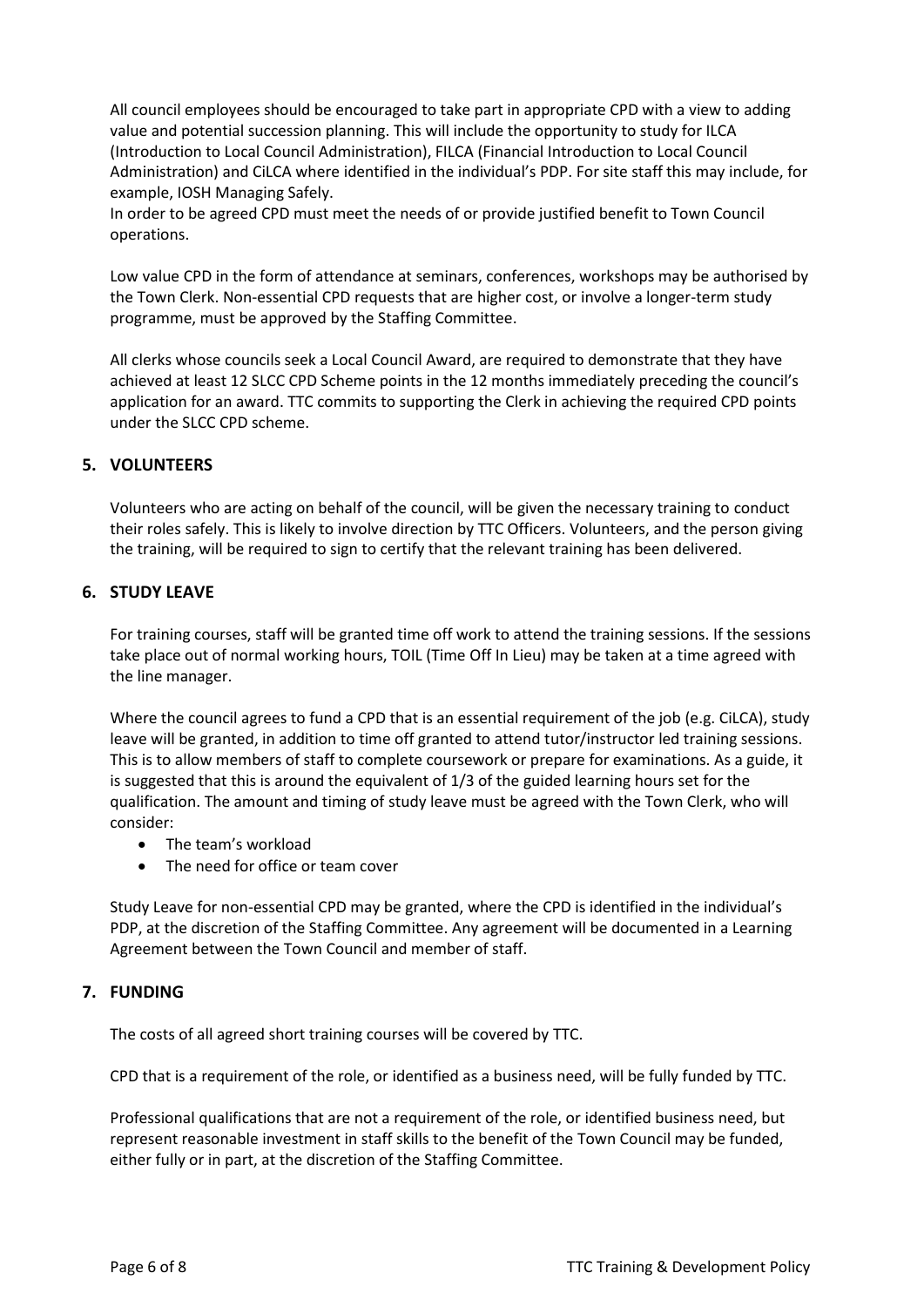Members of staff benefitting from TTC funded professional qualifications that are not a mandatory requirement of the role or as a result of business need will be required to sign a learning agreement. This will include provisions for paying back 50% of the cost if the member of staff leaves employment within 12 months of completing the qualification, or 25% of the cost if they leave employment within 24 months of completing the qualification.

# <span id="page-6-0"></span>**8. TRAINING AND DEVELOPMENT BUDGET**

- 1.1 A realistic budget, in relation to the number of councillors and staff, and taking into account any identified training needs, will be agreed as part of the annual budget setting process.
- 1.2 This budget will be allocated in the spirit of equality of opportunity and in consideration of training and development priorities for individual Councillors and Staff.
- 1.3 The Clerk will have delegated authority for the training allocation, up to the annual training budget amount, and will ensure that the budget is split fairly amongst members and staff, directed by need. Training for the Clerk must be authorised by the Chairman of the Staffing Committee or the Chairman of the Town Council, within budget.
- 1.4 The Council will meet all required annual subscriptions which will enable both Councillors and Staff, including the Clerk, to take advantage of training courses and conferences. This will include NALC membership and SLCC membership for the Clerk.

- END OF POLICY –

## **Related policies:**

TTC Staff Handbook TTC Appraisal Policy (in DRAFT at time of adoption)